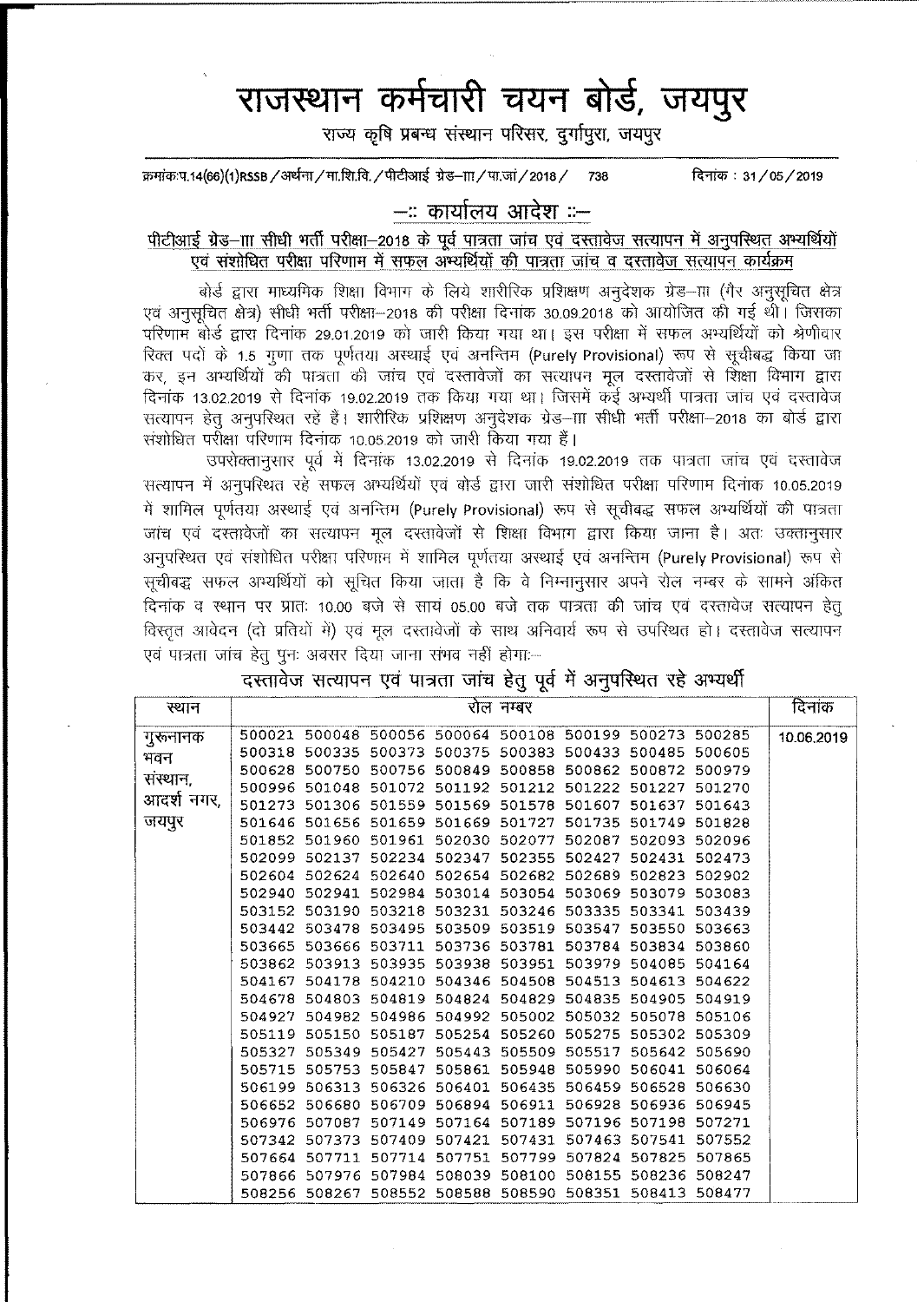|            |        | 508619 508638 508690 508691 508699 508715 508762 508804                  |  |  |                                                          |            |
|------------|--------|--------------------------------------------------------------------------|--|--|----------------------------------------------------------|------------|
|            |        | 508818 508826 508834 508848 508326 508854 508866 508871                  |  |  |                                                          |            |
|            |        | 508906 508967 508979 509012 509032 509085 509110 509124                  |  |  |                                                          |            |
|            |        | 509132 509188                                                            |  |  |                                                          |            |
|            |        | 509200 509264 509327 509331 509349 509370 509376 509450                  |  |  |                                                          |            |
| गुरूनानक   |        |                                                                          |  |  |                                                          | 11.06.2019 |
| भवन        |        | 509476 509577 509586 509590 509662 509693 509874 509944                  |  |  |                                                          |            |
| संस्थान,   |        | 509959 509975 509988 509992 510035 510073 510132 510136                  |  |  |                                                          |            |
|            |        | 510231 510280 510346 510473 510483 510490 510530 510573                  |  |  |                                                          |            |
| आदर्श नगर, |        | 510582 510732 510748 510775 510806 510881 510886 510901                  |  |  |                                                          |            |
| जयपुर      |        | 510938 510941 510977 511109 511120 511203 511292 511303                  |  |  |                                                          |            |
|            |        | 511346 511399 511415 511480 511513 511515 511519 511595                  |  |  |                                                          |            |
|            |        |                                                                          |  |  |                                                          |            |
|            |        | 511623 511655 511780 511888 511916 511928 511975 512200                  |  |  |                                                          |            |
|            |        | 512207 512259 512268 512276 512280 512329 512382 512388                  |  |  |                                                          |            |
|            |        | 512389 512402 512406 512441 512447 512476 512523 512536                  |  |  |                                                          |            |
|            |        | 512589 512604 512785 512949 512977 512982 512988 513023                  |  |  |                                                          |            |
|            |        | 513040 513085 513083 513117 513191 513200 513213 513250                  |  |  |                                                          |            |
|            |        | 513316 513324 513401 513474 513667 513723 513739 513790                  |  |  |                                                          |            |
|            |        | 513846 513851 513883 513886 513947 513959 514019 514031                  |  |  |                                                          |            |
|            |        | 514061 514074 514103 514157 514210 514214 514221 514232                  |  |  |                                                          |            |
|            |        |                                                                          |  |  |                                                          |            |
|            |        | 514296 514308 514327 514349 514433 514507 514527 514548                  |  |  |                                                          |            |
|            |        | 514560 514561 514589 514664 514797 515019 515047 515096                  |  |  |                                                          |            |
|            |        | 515112 515174 515247 515273 515302 515312 515353 515435                  |  |  |                                                          |            |
|            |        | 515442 515444 515485 515501 515517 515544 515575 515581                  |  |  |                                                          |            |
|            |        | 515731 515770 515852 515858 515867 515931 515968 516003                  |  |  |                                                          |            |
|            |        | 516120 516146 516167 516175 516207 516329 516335 516344                  |  |  |                                                          |            |
|            |        | 516466 516539 516552 516586 516589 516597 516717 516734                  |  |  |                                                          |            |
|            |        |                                                                          |  |  |                                                          |            |
|            |        | 516857 516887 516900 516927 516940 517006 517011 517054                  |  |  |                                                          |            |
|            |        | 517055 517057 517099 517125 517129 517136 517172 517194                  |  |  |                                                          |            |
|            |        | 517216 517217 517220 517232 517349 517351 517401 517512                  |  |  |                                                          |            |
|            |        | 517532 517604 517609 517636 517639 517658 517685 517778                  |  |  |                                                          |            |
|            |        | 517888 517889 517962 517974 518016 518101 518104 518137                  |  |  |                                                          |            |
|            |        |                                                                          |  |  |                                                          |            |
|            |        |                                                                          |  |  |                                                          |            |
|            |        | 518313 518389 518431 518447 518452 518455 518458 518520                  |  |  |                                                          |            |
|            |        | 518531 518542 518576 518625 518752 518802 518812 518820                  |  |  |                                                          |            |
|            |        | 518840 518883 518892 518981 518995 519095 519114 519244                  |  |  |                                                          |            |
|            | 519280 |                                                                          |  |  |                                                          |            |
|            |        | 519299 519440 519445 519515 519533 519557 519559 519578                  |  |  |                                                          | 12.06.2019 |
| गुरूनानक   |        |                                                                          |  |  | 519623 519744 519752 519756 519789 519814 519824 519909. |            |
| भवन        |        |                                                                          |  |  |                                                          |            |
| संस्थान,   |        | 519918 519935 519951 519985 520036 520039 520051 520067                  |  |  |                                                          |            |
| आदर्श नगर, |        | 520200 520314 520335 520337 520467 520493 520591 520612                  |  |  |                                                          |            |
|            |        | 520631 520641 520738 520758 520827 520829 520875 520905                  |  |  |                                                          |            |
| जयपुर      |        | 520909 520915 520955 520983 521004 521033 521050 521067                  |  |  |                                                          |            |
|            |        | 521086 521088 521171 521252 521324 521334 521452 521539                  |  |  |                                                          |            |
|            |        | 521546 521632 521657 521666 521676 521679 521683 521713                  |  |  |                                                          |            |
|            |        | 521912 521957 522029 522187 522230 522298 522342 522387                  |  |  |                                                          |            |
|            |        | 522466 522479 522552 522572 522665 522720 522783 522851                  |  |  |                                                          |            |
|            |        |                                                                          |  |  |                                                          |            |
|            |        | 522873 522912 522921 522957 522965 522967 522975 523170                  |  |  |                                                          |            |
|            |        | 523277 523291 523304 523316 523321 523450 523529 523534                  |  |  |                                                          |            |
|            |        | 523562 523702 523737 523774 523804 523817 500048 500064                  |  |  |                                                          |            |
|            |        | 500485 500670 500978 501227 501305 501960 502036 502773                  |  |  |                                                          |            |
|            |        | 503023 503131 503509 503871 503938 504493 504673 504686                  |  |  |                                                          |            |
|            |        | 504780 504810 504815 504889 504982 505046 505517 505544                  |  |  |                                                          |            |
|            |        | 505839 505866 506029 506930 507220 507406 507759 507865                  |  |  |                                                          |            |
|            |        |                                                                          |  |  |                                                          |            |
|            |        | 507926 507933 508236 508691 509128 509264 509992 510073                  |  |  |                                                          |            |
|            |        | 510294 510386 511203 511374 511621 511623 511837 512368                  |  |  |                                                          |            |
|            |        | 512402 512447 512476 512514 512785 513040 513163 513191                  |  |  |                                                          |            |
|            |        | 513324 513461 513799 513846 513548 514728 515030 515034                  |  |  |                                                          |            |
|            |        | 515086 515143 515497 515507 515622 515695 515858 516488                  |  |  |                                                          |            |
|            |        | 516495 516623 516636 517086 517328 517349 517604 517861                  |  |  |                                                          |            |
|            |        | 517970 517974 518395 518448 518605 518796 518821 518961                  |  |  |                                                          |            |
|            |        |                                                                          |  |  |                                                          |            |
|            |        | 519062 519250 519560 519935 520006 520120 520607 520855                  |  |  |                                                          |            |
|            |        | 520971 521358 521536 522572 522616 522851 522912 523069<br>523559 523660 |  |  |                                                          |            |

 $\hat{\mathcal{N}}$ 

 $\label{eq:2.1} \frac{1}{\sqrt{2}}\int_{\mathbb{R}^3}\frac{1}{\sqrt{2}}\left(\frac{1}{\sqrt{2}}\right)^2\frac{1}{\sqrt{2}}\left(\frac{1}{\sqrt{2}}\right)^2\frac{1}{\sqrt{2}}\left(\frac{1}{\sqrt{2}}\right)^2.$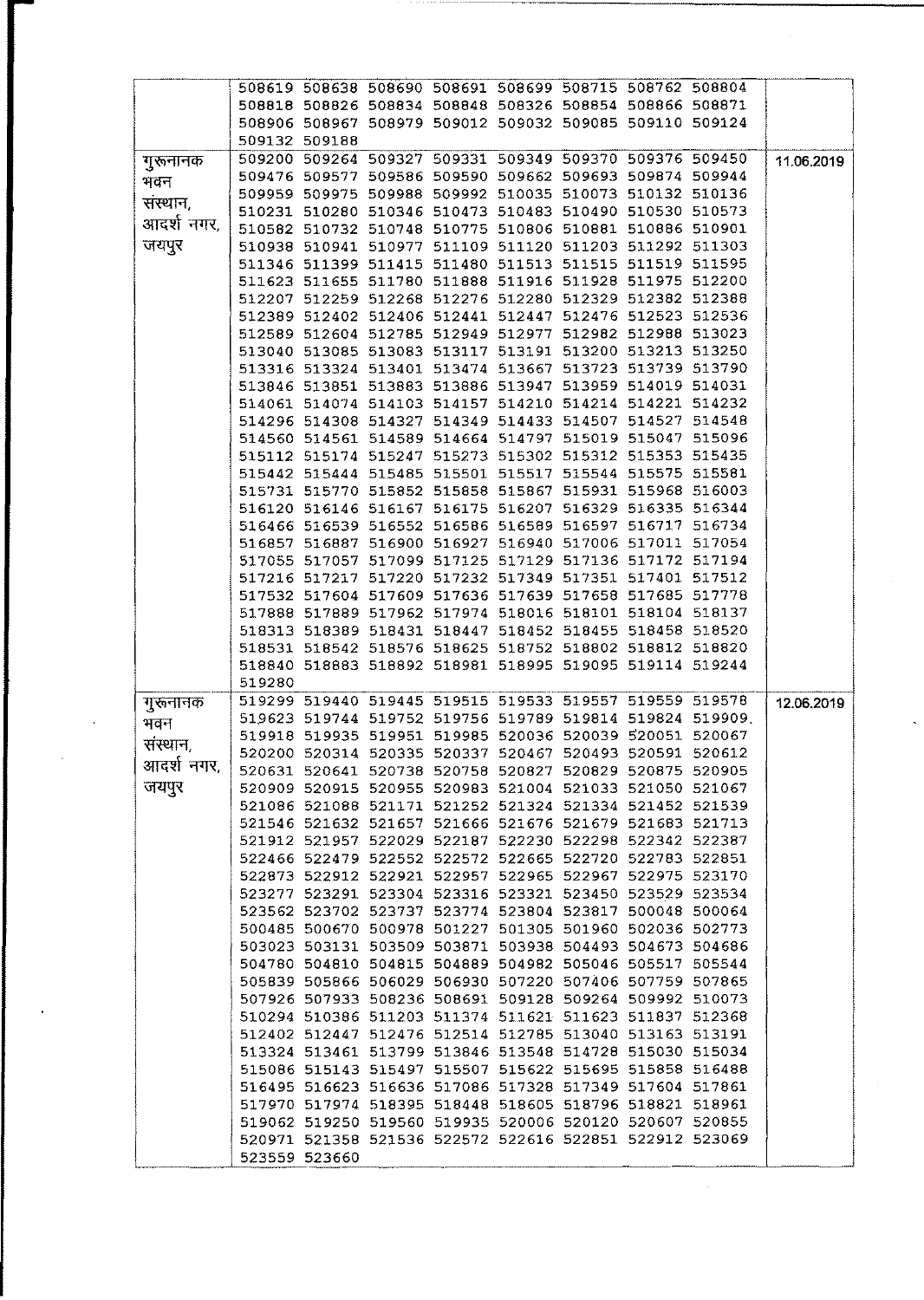संशोधित परिणाम दिनांक 10.05.2019 में अस्थाई रूप से सफल घोषित नये अभ्यर्थी

| स्थान का   |        |                                                         | रोल नम्बर |  | दिनांक     |
|------------|--------|---------------------------------------------------------|-----------|--|------------|
| नाम        |        |                                                         |           |  |            |
| गुरूनानक   |        | 500015 500143 500233 500313 500315 500391 500626 500647 |           |  | 13.06.2019 |
| भवन        |        | 500779 500939 501166 501229 501461 501475 501640 501662 |           |  |            |
| संस्थान,   |        | 501839 501903 501929 502055 502113 502219 502441 502469 |           |  |            |
|            |        | 502559 502665 502702 502820 503100 503158 503213 503526 |           |  |            |
| आदर्श नगर, |        | 503540 503592 503766 503846 503891 504450 504689 504858 |           |  |            |
| जयपुर      |        | 504877 504944 504967 504994 504995 505003 505124 505326 |           |  |            |
|            |        | 505416 505436 505492 505523 505535 505665 505708 505722 |           |  |            |
|            |        | 505735 505739 506308 506475 506497 506697 506743 506883 |           |  |            |
|            |        | 506956 506986 506996 507076 507123 507364 507403 507507 |           |  |            |
|            |        | 507529 507617 507671 507828 508096 508134 508565 508703 |           |  |            |
|            |        | 508765 508823 509034 509047 509155 509239 509502 509613 |           |  |            |
|            |        | 509755 509879 510295 510328 510365 510607 510640 510654 |           |  |            |
|            |        | 510722 510940 511070 511087 511129 511538 511636 511725 |           |  |            |
|            |        | 511826 512023 512170 512241 512276 512337 512463 512599 |           |  |            |
|            |        | 512646 512673 512680 512697 512819 512867 512989 513189 |           |  |            |
|            |        | 513195 513263 513274 513386 513437 513563 513618 513746 |           |  |            |
|            |        | 513853 514021 514079 514187 514253 514700 514749 514776 |           |  |            |
|            |        | 514870 515135 515233 515308 515317 515320 515449 515450 |           |  |            |
|            |        | 515484 515616 515866 515875 515902 516083 516138 516287 |           |  |            |
|            |        | 516348 516355 516543 516549 516750 517030 517043 517065 |           |  |            |
|            |        | 517079 517302 517363 517747 517844 517960 518021 518127 |           |  |            |
|            |        | 518216 518370 518454 518473 518496 518640 518665 518711 |           |  |            |
|            |        | 518730 518957 518987 518996 519028 519219 519282 519285 |           |  |            |
|            |        | 519472 519562 519609 519680 519799 519931 520408 520426 |           |  |            |
|            |        | 520457 520542 520619 520726 520781 520885 521101 521322 |           |  |            |
|            |        | 521384 521419 521467 521605 521753 521817 522200 522319 |           |  |            |
|            |        | 522542 522558 522659 522907 523315 523568 523596 523686 |           |  |            |
|            |        | 523742 500087 500367 500939 502135 502665 502983 503242 |           |  |            |
|            |        | 505058 505374 505699 506572 506866 507671 508241 508279 |           |  |            |
|            |        | 509013 509922 510043 510656 510757 511185 511569 512396 |           |  |            |
|            |        | 512973 513173 514158 514161 515685 516088 516287 516581 |           |  |            |
|            |        | 516596 517492 517832 520862 521230 521244 521985 523150 |           |  |            |
|            | 523788 |                                                         |           |  |            |

### पात्रता की जांच हेतु उपस्थित होते समय अभ्यर्थी निम्न बातों का विशेष रूप से ध्यान रखे :–

- ता <mark>की जांच हेतु उपस्थित होते समय अभ्यर्थी निम्न बातों का विशेष रूप से ध्यान रखे :—</mark><br>1. शारीरिक प्रशिक्षण अनुदेशक ग्रेड—ाा सीधी मर्ती परीक्षा—2018 हेतु जारी विज्ञप्ति संख्या 09/2018 दिनांक<br> 04.05.2018 के बिंदु संख्या 21 में अंकित टिप्पणी-111 के क्रम में:-
	- क. क्रीडा प्रमाण--पत्रों पर तब ही विचार किया जायेगा यदि वे राजस्थान क्रीडा परिषद के सचिव या संस्थान के प्राधान द्वारा इस उल्लेख के साथ सत्यापित किये गये हो कि भाग लेने वाला संस्था का नियमित छात्र है ।
	- ख. अंतर्राष्ट्रीय दूर्नामेन्ट में भारतीय विद्यालय खेल परिसंघ, विश्वविद्यालय क्रीड़ा संघ या भारतीय क्रीड़ा परिसंघ के माध्यम से भाग लेने या अर्जित स्थान के क्रीडा प्रमाण-पत्र पर तब ही विचार किया जायेगा जब वह संबंधित परिसंघ $/$ संघ द्वारा सत्यापित हों।
- 2. विस्तृत आवेदन भरने से पूर्व बोर्ड की बेवसाइट <http://www.rsmssb.rajasthan.gov.in> पर "अंतिम<br>- चयन हेतु विस्तृत आवेदन सह परिनिरीक्षा प्रपत्र भरने हेतु आवेदकों के लिये आवश्यक निर्देश'' एवं शारीरिक<br>- प्रशिक्षण अनुदेशक ग्रेड चयन हेतु विस्तृत आवेदन सह परिनिरीक्षा प्रपत्र भरने हेतु आवेदकों के लिये आवश्यक निर्देश'' एवं शारीरिक प्रशिक्षण अनुदेशक ग्रेड—III सीधी भर्ती परीक्षा— 2018 के लिये दिनांक 04.05.2018 को जारी विज्ञप्ति का ध्यानपूर्वक अध्ययन कर ले। विस्तृत आवेदन सह परिनिरीक्षा प्रपत्र एवं निर्देश तथा विस्तृत आवेदन का प्रारूप मय प्रपत्रों के बोर्ड की बेवसाइट <http://www.rsmssb.rajasthan.gov.in> पर उपलब्ध है।
- 3. विस्तृत आवेदन दो प्रतियों में अलग-अलग लाना है। विस्तृत आवेदन की फोटोप्रति स्वीकार नही की जायेगी। विस्तृत आवेदन की एक प्रति के साथ 100⁄रू. का भारतीय पोस्टल ऑर्डर, सचिव, राजस्थान कर्मचारी चयन बोर्ड, जयपुर के नाम से संलग्न करना है।
- 4. शैक्षणिक -योग्यता, आयू, श्रेणी (अनुसूचित जाति, अनू. जनजाति, अन्य पिछडा वर्ग), विशेष श्रेणी(भूतपूर्व सैनिक,उत्कृष्ट खिलाडी, विशेष योग्यजन, अनुसूचित क्षेत्र), खेल प्रमाण पत्र, चरित्र, वैवाहिक स्थिति(विधवा,